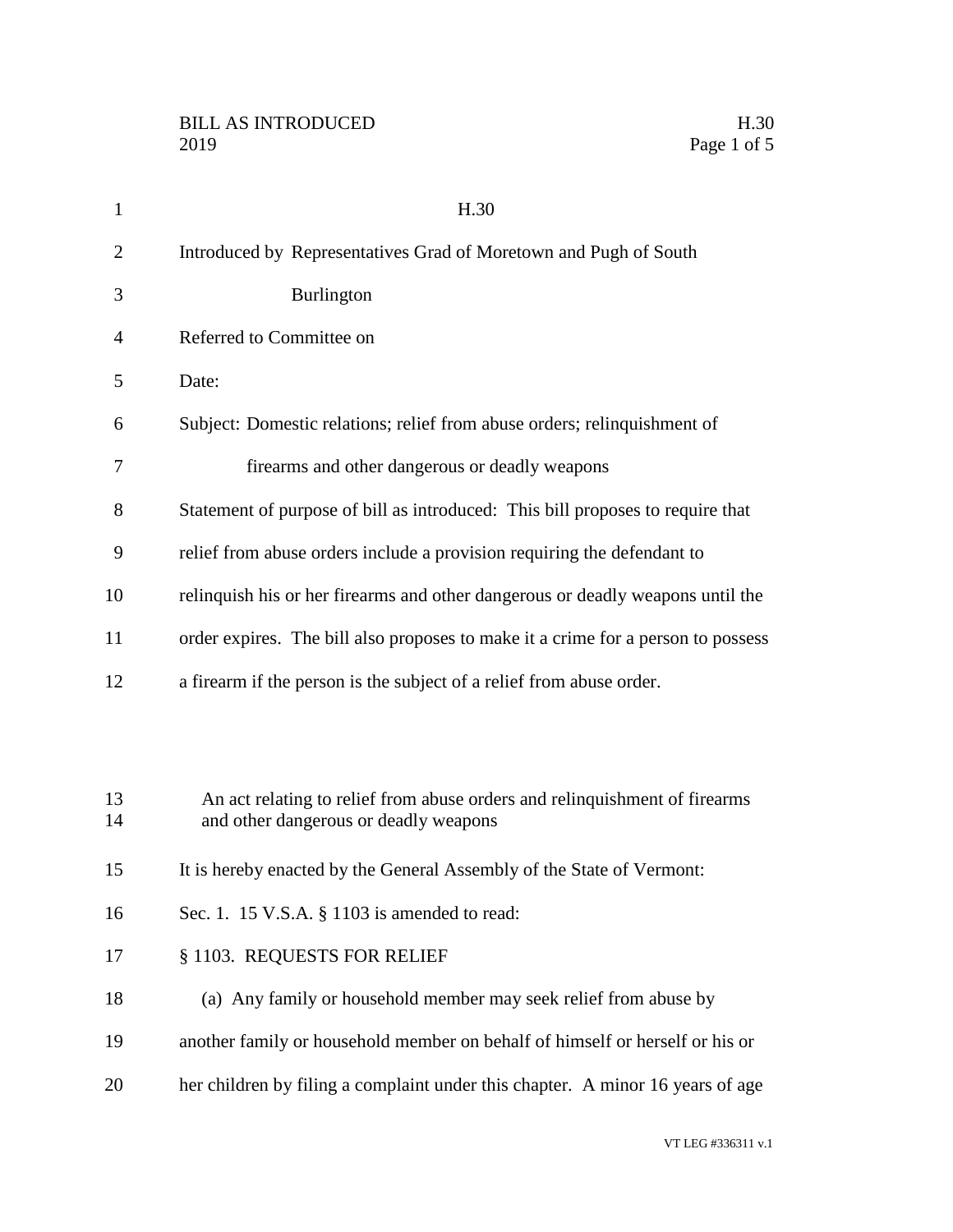| $\mathbf{1}$   | or older, or a minor of any age who is in a dating relationship as defined in    |
|----------------|----------------------------------------------------------------------------------|
| $\overline{2}$ | subdivision $1101(2)$ of this chapter, may file a complaint under this chapter   |
| 3              | seeking relief on his or her own behalf. The plaintiff shall submit an affidavit |
| $\overline{4}$ | in support of the order.                                                         |
| 5              | * * *                                                                            |
| 6              | $(c)(1)$ The court shall make such orders as it deems necessary to protect the   |
| 7              | plaintiff or the children, or both, if the court finds that the defendant has    |
| 8              | abused the plaintiff, and:                                                       |
| 9              | (A) there is a danger of further abuse; or                                       |
| 10             | (B) the defendant is currently incarcerated and has been convicted of            |
| 11             | one of the following: murder, attempted murder, kidnapping, domestic assault,    |
| 12             | aggravated domestic assault, sexual assault, aggravated sexual assault,          |
| 13             | stalking, aggravated stalking, lewd or lascivious conduct with a child, use of a |
| 14             | child in a sexual performance, or consenting to a sexual performance.            |
| 15             | * * *                                                                            |
| 16             | $(3)(A)$ The court order shall require the relinquishment, until the             |
| 17             | expiration of the order, of all firearms and other weapons that are in the       |
| 18             | defendant's possession, ownership, or control, or that another person            |
| 19             | possesses, owns, or controls on behalf of the defendant. Firearms and other      |
| 20             | weapons relinquished under this subdivision shall be relinquished, transported,  |
| 21             | and stored pursuant to 20 V.S.A. § 2307.                                         |
|                |                                                                                  |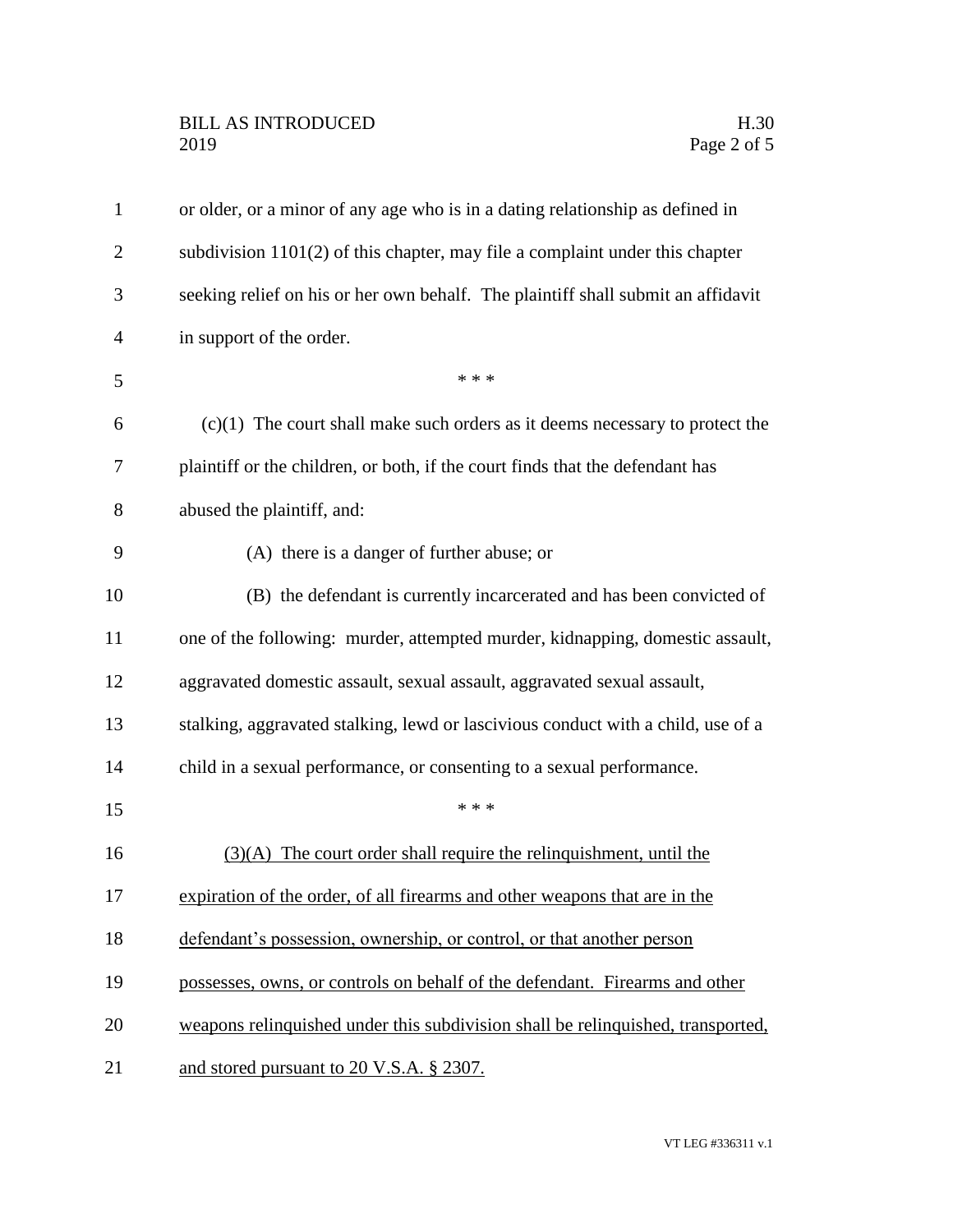| $\mathbf{1}$   | (B) A law enforcement agency shall be immune from civil or                        |
|----------------|-----------------------------------------------------------------------------------|
| $\overline{2}$ | criminal liability for any damage or deterioration of firearms or other weapons   |
| 3              | relinquished pursuant to subdivision $(A)$ of this subdivision $(3)$ . This       |
| 4              | subdivision (B) shall not apply if the damage or deterioration occurred as a      |
| 5              | result of recklessness, gross negligence, or intentional misconduct by the law    |
| 6              | enforcement agency.                                                               |
| 7              | * * *                                                                             |
| 8              | Sec 2. 15 V.S.A. § 1104 is amended to read:                                       |
| 9              | § 1104. EMERGENCY RELIEF                                                          |
| 10             | (a) In accordance with the Vermont Rules of Civil Procedure, temporary            |
| 11             | orders under this chapter may be issued ex parte, without notice to the           |
| 12             | defendant, upon motion and findings by the court that the defendant has abused    |
| 13             | the plaintiff or the plaintiff's children, or both. The plaintiff shall submit an |
| 14             | affidavit in support of the order. A minor 16 years of age or older, or a minor   |
| 15             | of any age who is in a dating relationship as defined in subdivision $1101(2)$ of |
| 16             | this chapter, may seek relief on his or her own behalf. Relief under this section |
| 17             | shall be limited as follows:                                                      |
| 18             | * * *                                                                             |
| 19             | $(4)(A)$ An order issued under this section shall require the                     |
| 20             | relinquishment, until the expiration of the order, of all firearms and other      |
| 21             | weapons that are in the defendant's possession, ownership, or control, or that    |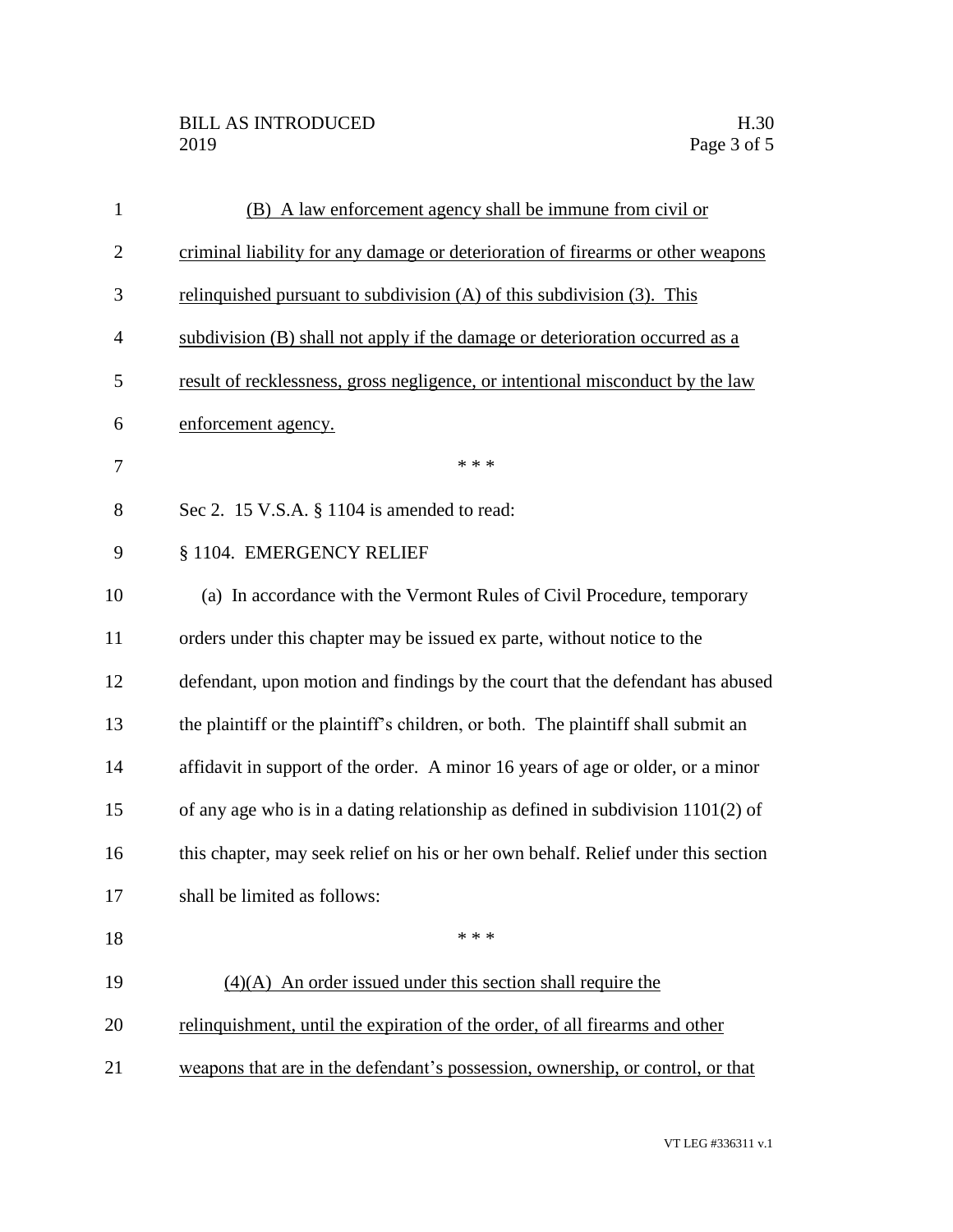| $\mathbf{1}$   | another person possesses, owns, or controls on behalf of the defendant.         |
|----------------|---------------------------------------------------------------------------------|
| $\overline{2}$ | Firearms and other weapons relinquished under this subdivision shall be         |
| 3              | relinquished, transported, and stored pursuant to 20 V.S.A. § 2307.             |
| 4              | (B) A law enforcement agency shall be immune from civil or                      |
| 5              | criminal liability for any damage or deterioration of firearms or other weapons |
| 6              | relinquished pursuant to subdivision $(A)$ of this subdivision $(4)$ . This     |
| 7              | subdivision (B) shall not apply if the damage or deterioration occurred as a    |
| 8              | result of recklessness, gross negligence, or intentional misconduct by the law  |
| 9              | enforcement agency.                                                             |
| 10             | * * *                                                                           |
| 11             | Sec. 3. 13 V.S.A. § 4017 is amended to read:                                    |
| 12             | §4017. PERSONS PROHIBITED FROM POSSESSING FIREARMS;                             |
| 13             | <b>CONVICTION OF VIOLENT CRIME</b>                                              |
| 14             | (a) A person shall not possess a firearm if the person:                         |
| 15             | $(1)$ has been convicted of a violent crime; or                                 |
| 16             | (2) is the subject of an emergency relief from abuse order issued               |
| 17             | pursuant to 15 V.S.A. § 1103 or a final relief from abuse order issued pursuant |
| 18             | to 15 V.S.A. § 1104.                                                            |
| 19             | (b) A person who violates this section shall be imprisoned not more than        |
| 20             | two years or fined not more than \$1,000.00, or both.                           |
| 21             | * * *                                                                           |